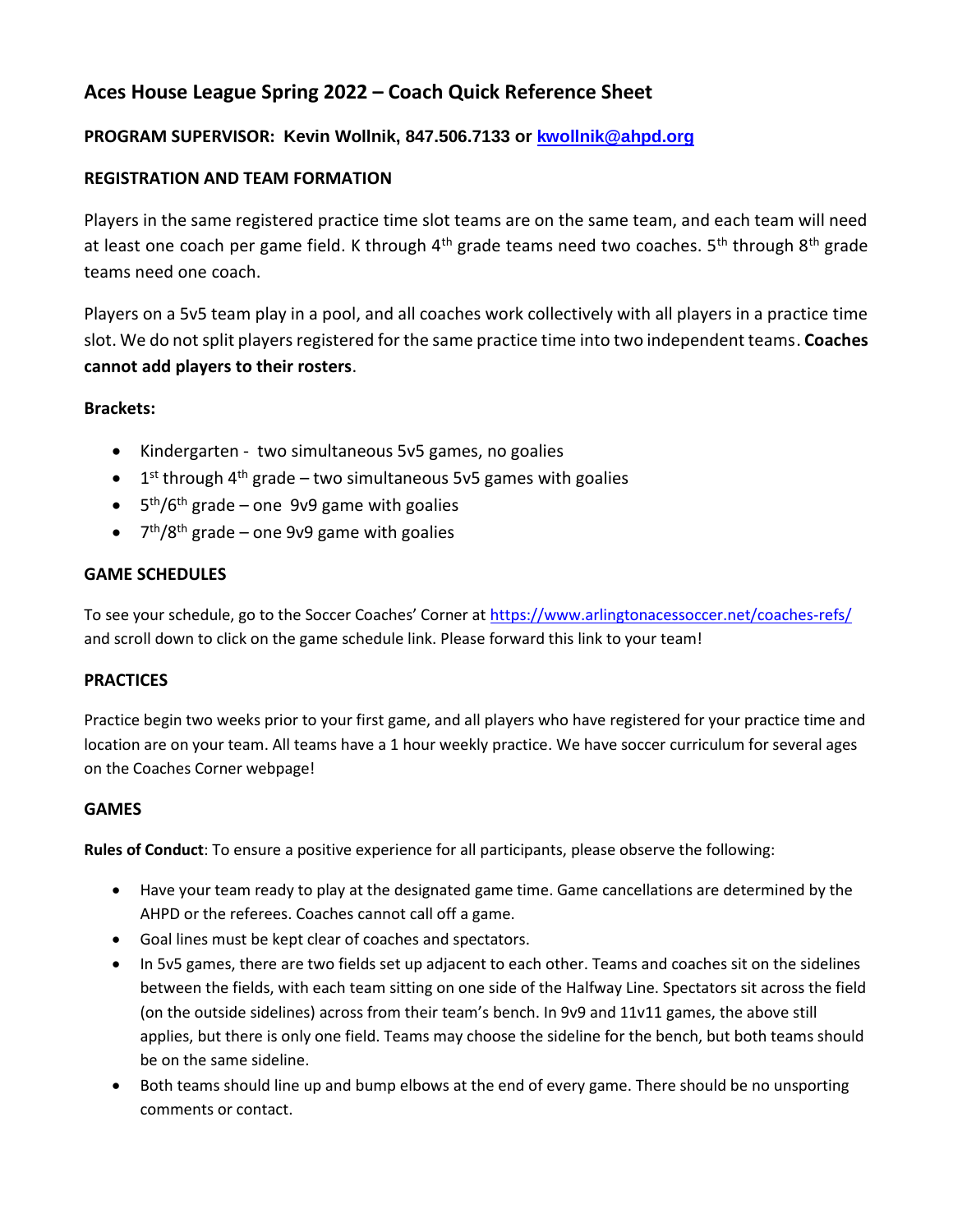Coaches, spectators, and reserve players are not allowed on the field of play during a game without the expressed permission of the referee (except in Kindergarten, where one coach will be on the field to referee). If a player is injured, wait until the referee signals to you before stepping onto the field.

**Rules of play**: Please refer to the online House League Manual for a more complete list of game rules.

- **At kick-off,** the ball may be kicked in any direction. The player taking the kick-off, and only that player, may stand in the attacking half of field for the kick.
- **Deliberate heading is NOT permitted grades K-6.** Restart is an indirect free kick for the opposing team.
- **Build Out Line.** In grades 1-4, goalkeepers are not allowed to punt and, when the keeper has possession of the ball, the opposing team must back up past the Build Out Line (midway between the penalty area and the halfway line) until the keeper puts the ball into play.
- **Uniform**: Players should wear their reversible jerseys to every game: **Home wears white; away wears blue.** Shin guards are required for all games and practices. Soccer shoes are recommended, but not required. Goalkeepers must wear a jersey that is neither white nor blue. Players may not wear jewelry, hard-brimmed hats, or non-prescription glasses. Prescription glasses must be secured with a snug eyeglasses band.
	- o **If you have a player who needs a jersey, they may purchase one, in person, at Pioneer Park, 500 S. Fernandez (Monday – Friday, 9am to 5pm and Saturdays, 9am – noon).**
- **Borrowing players**: We encourage coaches to borrow players if they will be short-handed for a game. Borrowed players **MUST BE REGISTERED FOR THE CURRENT SEASON** and must be the same age or younger than the team on which they are subbing. You may borrow players from other teams in your bracket, including the opposing team. Please share players if you are playing a team that is shorthanded!
- **Play time**: Uninjured players must play at least half of each game. If you have a player who regularly misses practices or misbehaves, speak with the player's parents. Sitting on the bench will not improve a player's behavior.
- **Substitutions** are unlimited but must be made with referee consent at the following times:
	- $\circ$  Prior to your throw-in or the other team's throw-in (if they are subbing players).
	- o Prior to either team's goal kick.
	- o After either team has scored a goal.
	- o After an injury on either team, when the referee stops play.
	- o At half-time, or quarter.
- **Goalie possession**: goalies may possess a ball in their hands for up to 6 seconds. Any longer than 6 seconds will result in an indirect free kick for the opposing team. When the goalie possesses the ball, players should make every effort to avoid contact. Referees may whistle play dead to avoid injurious contact. Deliberate contact with the goalie may result in ejection and/or suspension.
- **Injury stoppage**: In grades 5-8, games will not stop for injured players until the next referee whistle unless the referee deems the injury serious enough to warrant immediate care. A player who receives an injury that requires a stoppage of play must be substituted.
- **Mercy rule:** If one team reaches a 4-goal advantage, the opposing team may add one player to the field. If a team reaches a 6-goal advantage, a 2nd player may be added; for an 8-goal advantage, a 3rd player may be added; for a 10-goal advantage, a 4th player may be added. If the team with extra players scores and lowers the goal differential, it must remove the appropriate number of extra players.